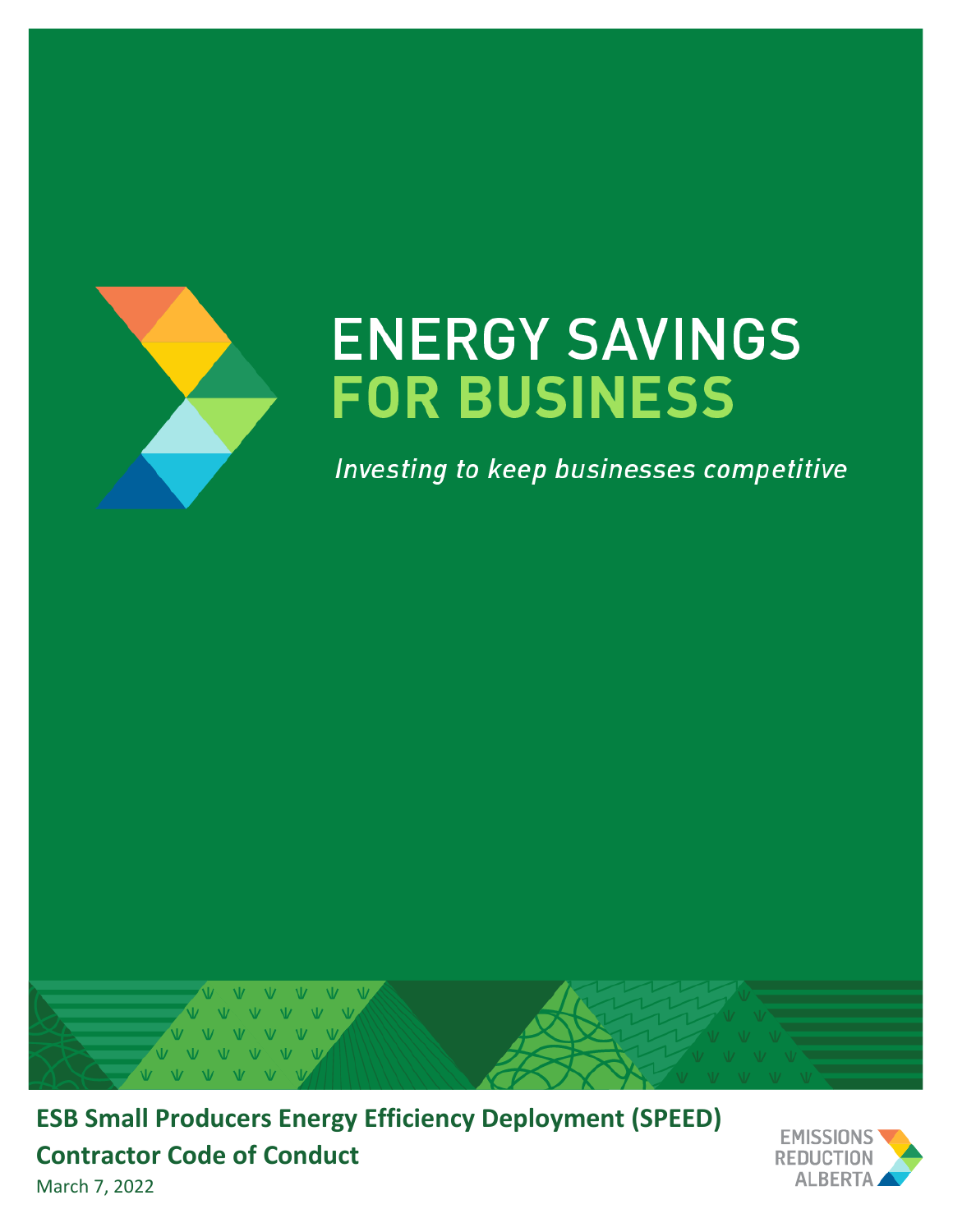# **Table of Contents**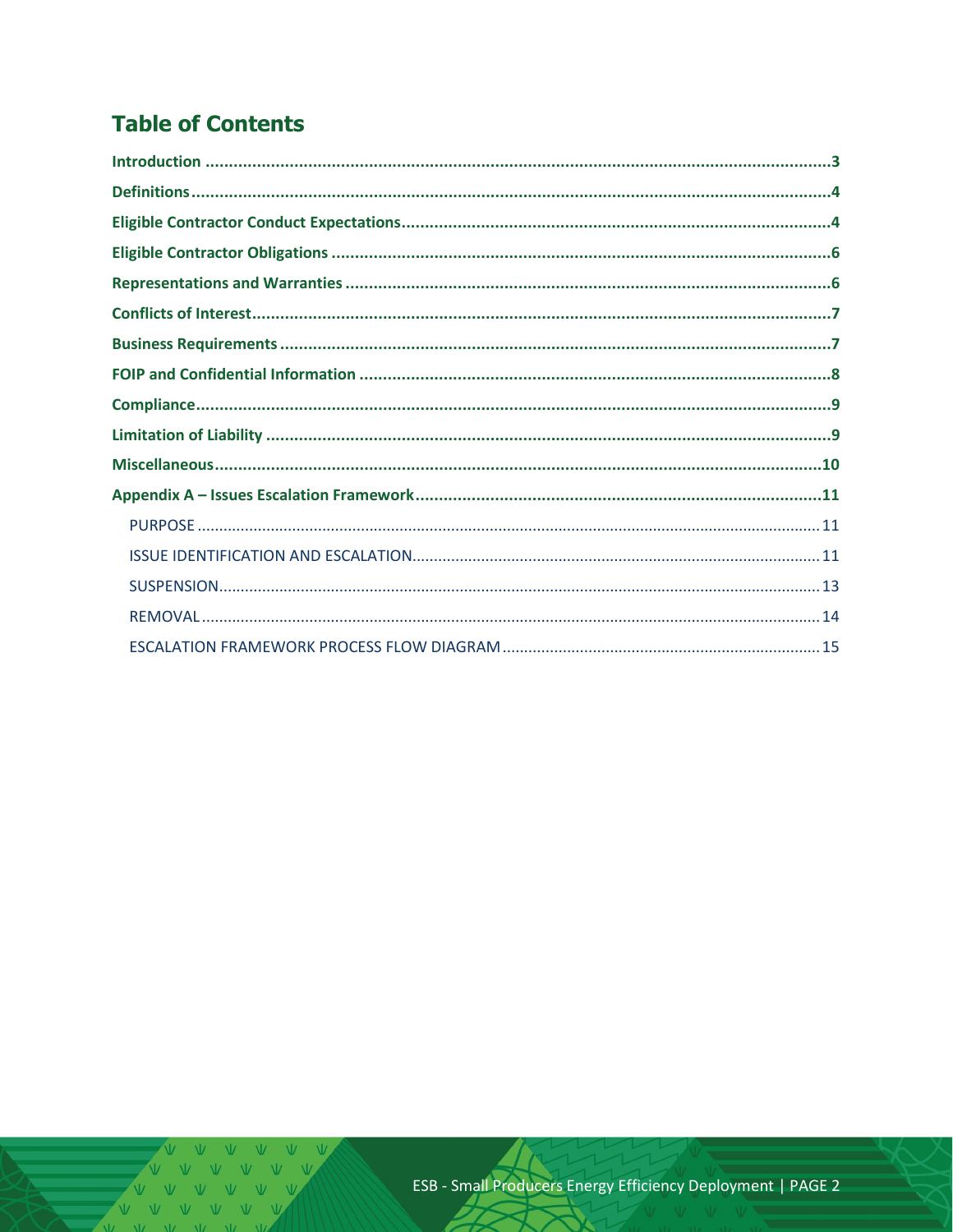### <span id="page-2-0"></span>**Introduction**

#### **ERA's Energy Savings for Business Program**

Emissions Reduction Alberta's (ERA) Energy Savings for Business Program (ESB Program) is a funding opportunity to support small and medium-scale industrial and commercial businesses in Alberta. Up to \$55 million is available for eligible, commercially available technologies that result in cost- and energysaving Projects. The ESB Program helps Alberta businesses reduce emissions, decrease operating costs, grow their operations, and become more competitive, while creating skilled jobs and boosting economic recovery. With over 60 unique technologies currently supported, it is one of the most comprehensive 'menu-based' energy efficiency incentive programs of its kind.

#### **Small Producers Energy Efficiency Deployment Background**

Small Producers Energy Efficiency Deployment (SPEED) is an expansion of the ESB Program. It aims to reduce the environmental impact of small- to medium-sized oil and gas operators by deploying costeffective emissions reductions technologies. Through expanded eligibility and the addition of new measure types, SPEED will accelerate the adoption of proven, commercially-available technology upgrades that cut costs and emissions. SPEED expands oil and gas facilities' access to participate, including facilities regulated under Technology Innovation and Emissions Reduction (TIER), opted-in to TIER, or not currently opted-in under the regulation.

Eligible Contractors interested in applying to SPEED should first familiarize themselves with this SPEED Contractor Code of Conduct document as some processes in SPEED may differ from the current ESB Program. Other key SPEED documents include the Participant Terms and Conditions, Guidelines, Measures list, and Application Measure Checklists, which can be accessed at eralberta.ca/speed.

Eligible Contractors play a central role in SPEED. Eligible Contractors are encouraged to inform their customers about SPEED and help them complete the necessary SPEED participation requirements.

For a Product and Service Provider to participate in SPEED, they must register with ERA to become an Eligible Contractor. The process is simple:

- 1. Enter your contact information through the SPEED Application Portal available at [esbspeed.ca.](http://www.esbspeed.ca/)
- 2. Review and accept the Code as outlined below.
- 3. Upon acceptance as an Eligible Contractor, help your customers save money and reduce emissions while helping grow your business.

The purpose of this Contractor Code is to provide a framework to ensure that: SPEED Participants are offered reasonable service, SPEED is delivered effectively, and that reputable contractors become Eligible Contractors. The Code is designed to establish minimum performance expectations and business requirements that any reputable Product and Service Provider will already have in place.

Eligible Contractors should become familiar with SPEED materials and documents including the Participant Terms and Conditions. Ultimately, this Code should be read within the context of SPEED, including all materials and documentation.

If you have any questions, please contact us at [speed@esbprogram.ca](mailto:speed@esbprogram.ca) or 1-844-407-0025.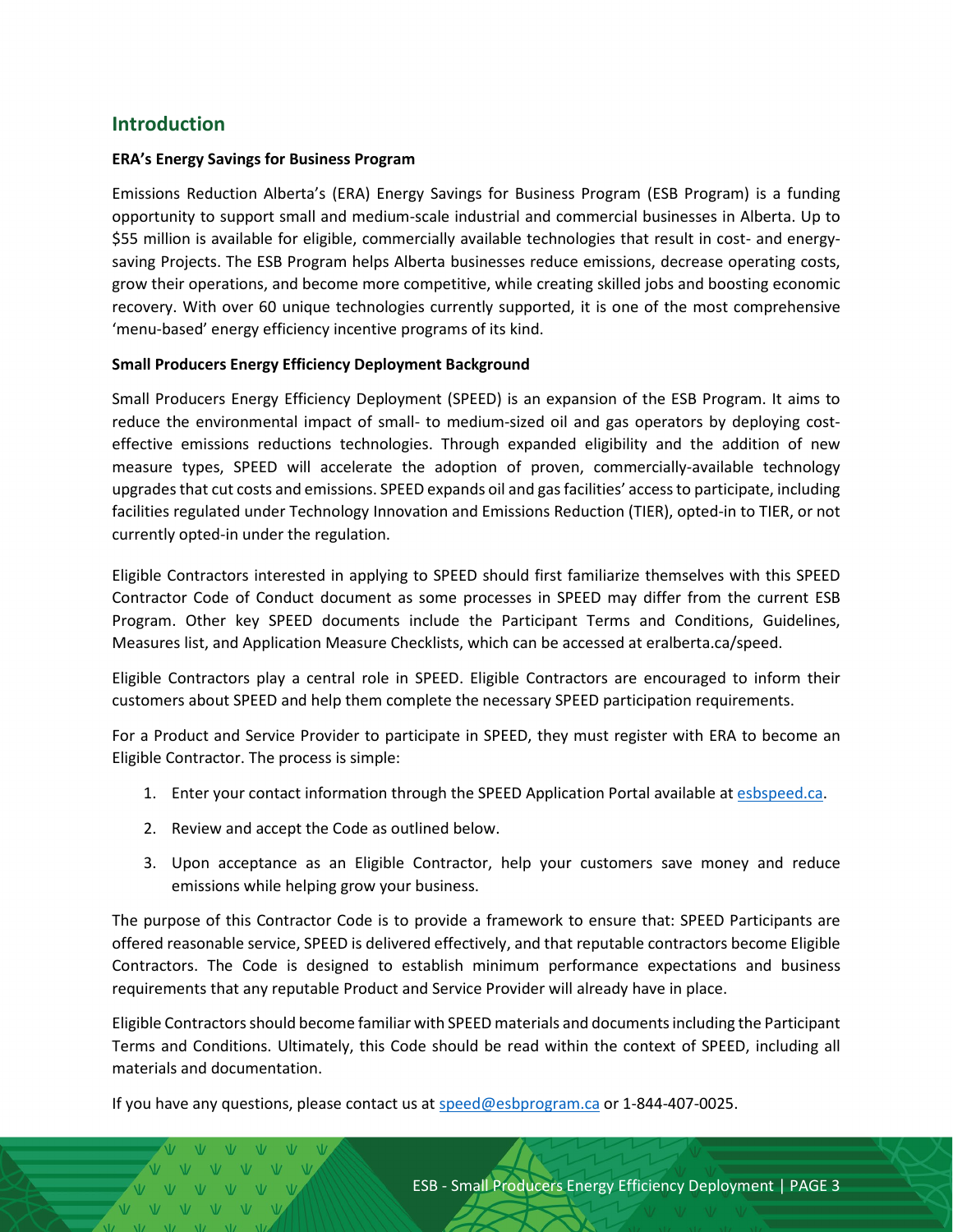### <span id="page-3-0"></span>**Definitions**

The following terms have these meanings in the Code:

- (a) "**Code**" means this ERA Small Producer Energy Efficiency Deployment Contractor Code of Conduct.
- (b) "**Confidential Information**" has the meaning set forth in the 'FOIP and Confidential Information' section.
- (c) "**Delivery Agent**" or "**Agent**" means an authorized agent(s) who has been engaged by ERA to implement SPEED.
- (d) **"Eligible Contractor"** means a Product and Service Provider that has met the Contractor Eligibility Criteria and is registered with SPEED.
- (e) "**ERA**" means Emissions Reduction Alberta.
- (f) "**Issues Escalation Framework**" means the processes for resolving issues that arise during SPEED participation.
- (g) "**Measure**" means a commercially available emissions reduction technology or installation that meets SPEED criteria to qualify for a Participant incentive.
- (h) **"Participant"** means an applicant who meets the Applicant Eligibility Criteria and has entered into a Participation Acceptance.
- (i) "**Participant Terms and Conditions**" means the published Terms and Conditions for SPEED which may be updated from time to time at the discretion of ERA.
- (j) **"Personal Information"** has the meaning as defined in FOIP.
- (k) **"Personnel**" means all personnel involved in the development, provision of services and/or deliverables hereunder, whether they are employees, subcontractors or other entities of the Eligible Contractors.
- (l) **"Primary Contact"** means the Eligible Contractor's main point of contact for SPEED.
- (m) "**Product and Service Provider**" means any company that may provide services or sell products to a Participant in SPEED. This includes but is not limited to distributors, suppliers, equipment installers, engineering firms, and commercial energy auditors.
- (n) **"SPEED"** means ERA's Small Producers Energy Efficiency Deployment.
- (o) **"SPEED Application Portal"** means the website page for the Eligible Contractors to login to submit, update and view their applications.
- (p) **"SPEED Staff"** means all ERA or Delivery Agent staff working on SPEED.
- (q) "**Work**" means all goods, services, installations, documentation, and compliance processes to be provided by the Eligible Contractor on behalf of any Participant, as part of SPEED.

#### <span id="page-3-1"></span>**Eligible Contractor Conduct Expectations**

Eligible Contractors will:

(a) consent to receive updates, communications, and emails from ERA or its Agents;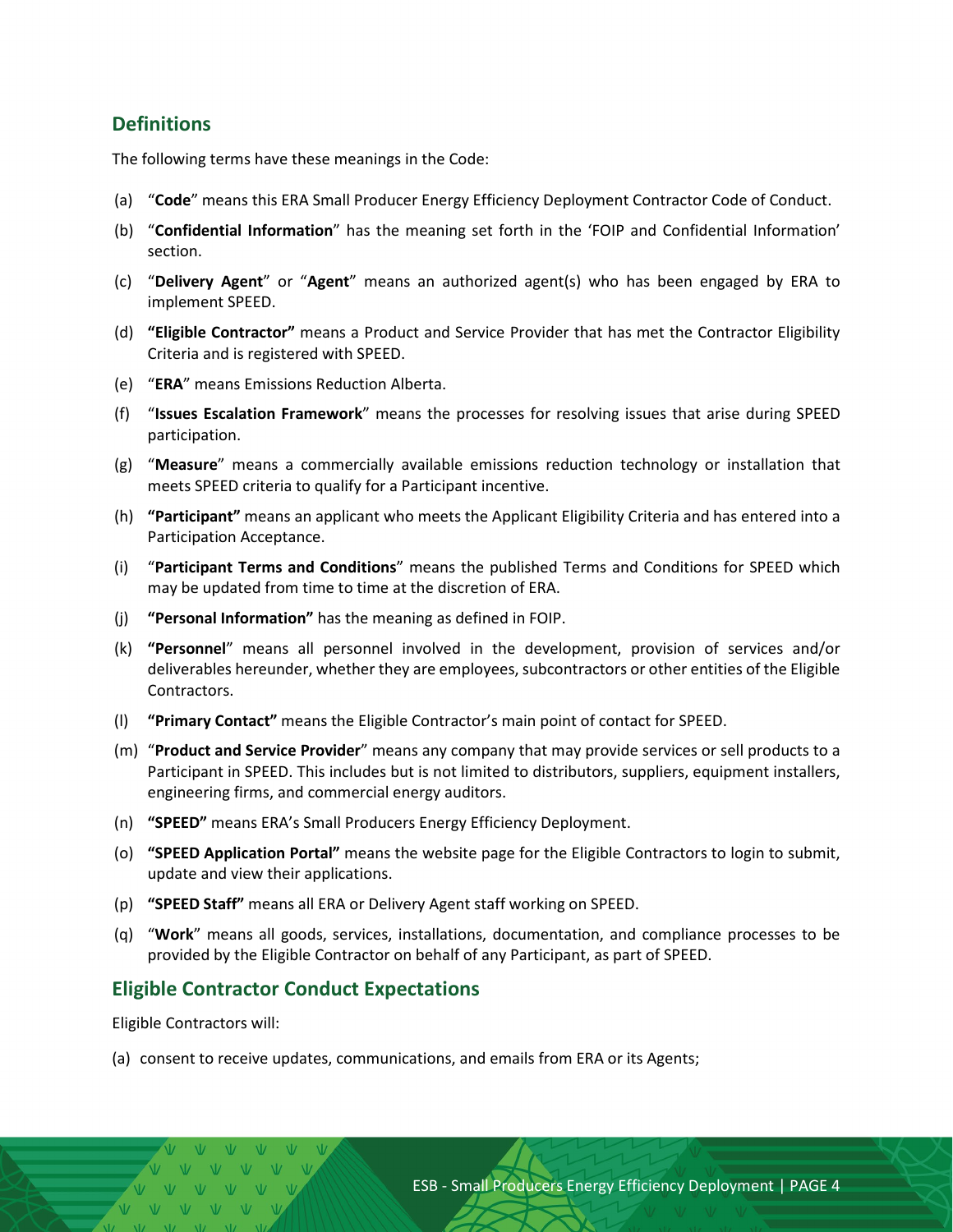- (b) be effective communicators with SPEED Staff. SPEED will require communication via email and the SPEED Application Portal. Eligible Contractors will:
	- (i) communicate openly and respectfully with SPEED Staff to seek assistance as needed in technical or administrative areas pertaining to SPEED participation;
	- (ii) regularly stay up to date with communication, checking for SPEED messages or updates weekly at a minimum; and
	- (iii) be responsive to inquiries made by SPEED Staff, providing responses within three (3) business days for phone and email inquiries. If unable to fully respond within three (3) business days, the Eligible Contractor must provide an estimate of the time needed to fully respond to the SPEED Staff, based upon the complexity of the inquiry;
- (c) provide ERA and its Agents with accurate contact information and any other data or documentation required to comply with SPEED on-boarding requirements. If any of this information changes during the course of SPEED, ERA must be notified;
- (d) provide feedback to SPEED Staff on issues pertaining to SPEED design and administration, or any other experiences with SPEED in general;
- (e) participate in training and outreach sessions where applicable, including webinars related to SPEED as scheduled by SPEED Staff from time to time;
- (f) adhere to the following customer service requirements:

 $V = VV - VV - VV$ 

- (i) treat Participants fairly and deliver Work in a timely and responsible manner;
- (ii) honour scheduled appointments. When unable to attend scheduled customer appointments, the Eligible Contractor should notify the customer at least 24 hours before the scheduled visit;
- (iii) make every effort to communicate clearly and regularly with Participants; and
- (iv) provide Participants with adequate and accurate information about the proposed products or services, including all involved costs, any relevant risks, performance and savings claims, and projections, if applicable;
- (g) conduct all communication and all aspects of business in relation to SPEED without deception, abusive acts or practices, or discrimination (as defined by the *Canadian Human Rights Act*);
- (h) only offer, perform, and accept responsibility for Work that the Eligible Contractor is qualified and competent to perform, based on their training, experience and where they are licensed to perform;
- (i) properly represent the relationship of the Eligible Contractor to ERA. The Eligible Contractor must explicitly disclose to each Participant that it is an independent business, and must not represent itself as being employed, certified, approved, or endorsed by ERA;
- (j) promote, in good faith, positive participation in SPEED, commercially available emissions reduction technologies among Participants and the public; and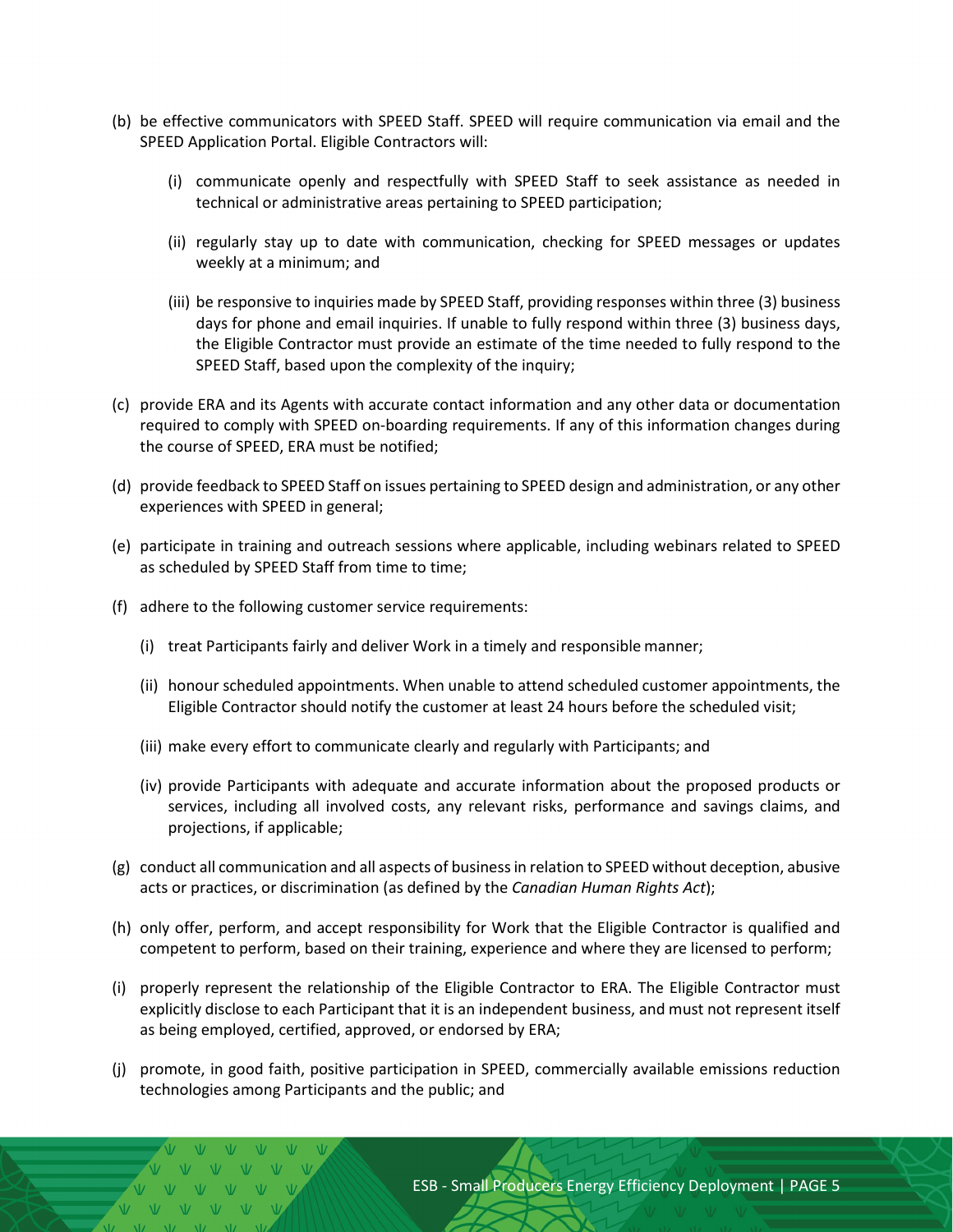(k) promote ERA Programs accurately, and when possible through materials provided by ERA or its Agent.

# <span id="page-5-0"></span>**Eligible Contractor Obligations**

Nothing in this Code affects the obligation of an Eligible Contractor, or any representatives it appoints to act on its behalf, to comply with all applicable Federal, Provincial, and Municipal laws.

Nothing in this Code affects the obligations of an Eligible Contractor to a SPEED Participant to comply with the contracts that the Participant may have in place with the Contractor.

The requirements set out in this Code apply in addition to any other requirements imposed by law, whether dealing with the same subject matter or otherwise, including the requirements of the *Consumer Protection Act* and the *Direct Selling Business Licensing Regulation* and the *Direct Sales Cancellation and Exemption Regulation* and the *Designation of Trades and Businesses Regulation* and the *Prepaid Contracting Business Licensing Regulation*.

Where compliance with this Code would cause non-compliance with a relevant law or regulation in a specific jurisdiction, an Eligible Contractor should act in full compliance with the relevant law or regulation in that jurisdiction instead of this Code.

The terms of any vendor financing, such as energy performance contracts, must not conflict with any Terms and Conditions offered through SPEED. All terms and conditions for any vendor financing must be disclosed to the Participant at the time of offering.

The following additional obligations are required for specific projects:

- (a) on-site generation combined heat and power projects must have the project designs approved by an experienced P.Eng with the appropriate insurance policies. The Eligible Contractor is obligated to disclose the individual or organization and associated credentials meeting these requirements in association with Eligible Projects.
- (b) on-site generation waste energy recovery (Organic Rankine Cycle) projects must have the project designs approved by an experienced P.Eng with the appropriate insurance policies. The Eligible Contractor is obligated to disclose the individual or organization and associated credentials meeting these requirements in association with Eligible Projects.
- (c) on-site geothermal ground source heat pump project designs must be approved by a P.Eng. having completed the Certified Geo Exchange Designer (CGD) course from the International Ground Source Heat Pump Association or equivalent. Ground Source Heat Pump installers must have completed the Accredited Installer accreditation from the International Ground Source Heat Pump Association or equivalent. The Eligible Contractor is obligated to disclose the individual or organization and associated credentials meeting these requirements in association with Eligible Projects.

# <span id="page-5-1"></span>**Representations and Warranties**

The Eligible Contractor represents and warrants that: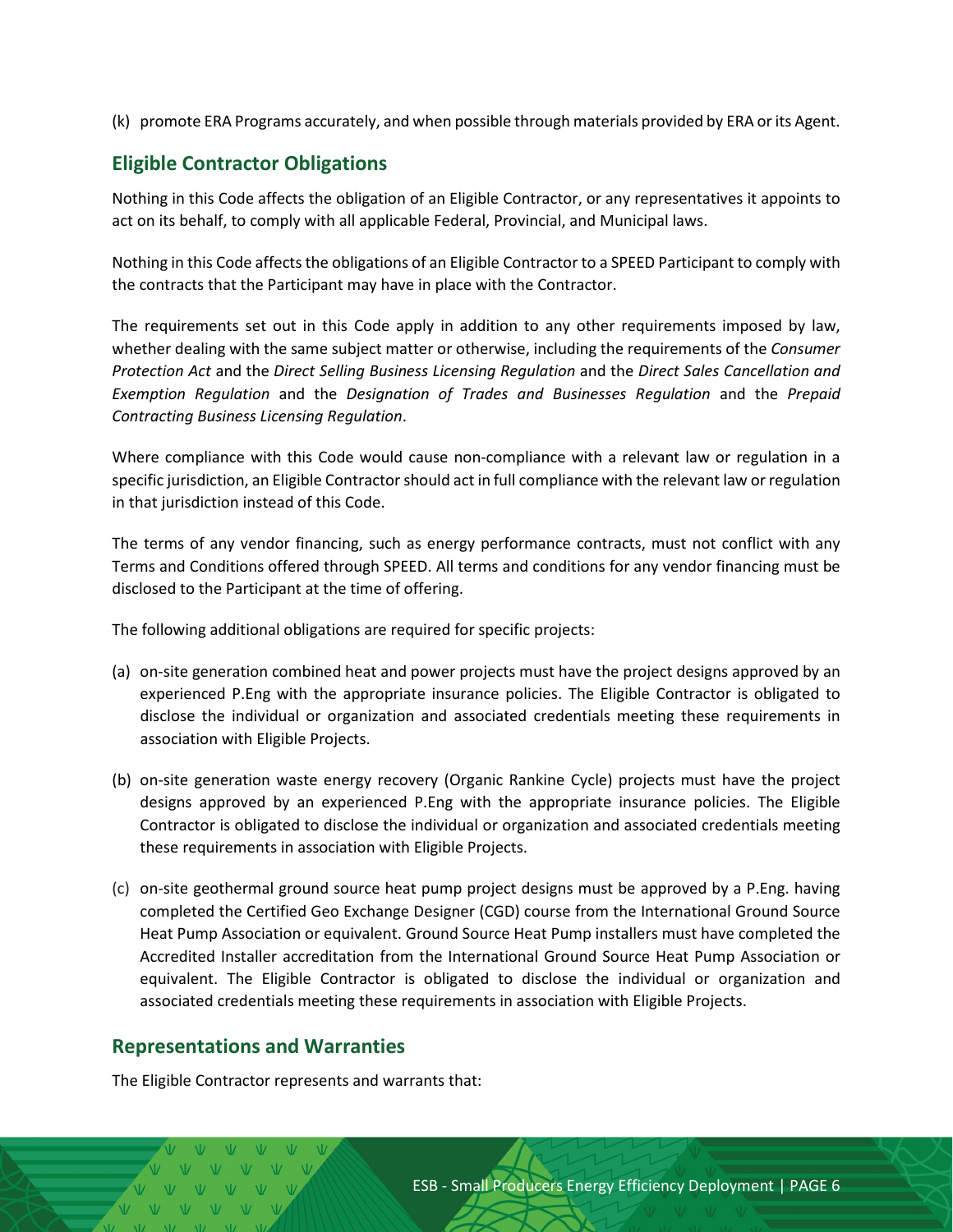- (a) the Eligible Contractor and all Personnel possess the skills, knowledge, and experience necessary to provide all of the Work as required;
- (b) the Work will be of professional quality, in accordance with professional standards, in strict compliance with all Participant Terms and Conditions, and free of infringement of any intellectual Property Rights of any third person or entity;
- (c) it will act in full compliance with all applicable Federal, Provincial, and Municipal laws, including without limitation, all laws regarding truth in advertising, consumer protection, contract law, health and safety, and other relevant regulations within their professional practices;
- (d) it will maintain all relevant licenses and permits required by Federal, Provincial, or Municipal government, or any other agencies with jurisdiction over the course of Work performed during SPEED, including all relevant licenses or permits for subcontractors engaged in fulfilment of Work performed through SPEED;
- (e) it will comply with all applicable Federal, Provincial, and Municipal Health guidance as it pertains to COVID-related safe work practices;
- (f) it has made full, true and plain disclosure to ERA and to the participants of all facts relating to SPEED;
- (g) the acceptance of this Code and the participation in SPEED have been duly and validly authorized by the Eligible Contractor in accordance with applicable law, and this Code shall constitute a binding legal obligation of the Eligible Contractor;
- (h) it will submit accurate and truthful information to SPEED relating to product specifications, quotes, invoices and other documentation as required by SPEED to approve projects;
- (i) it has read and understands the *Consumer Protection Act* as it relates to its business and the delivery of SPEED;
- (j) it will ensure that no Personnel acts in a manner that would disparage or defame ERA or SPEED; and
- (k) it will ensure that all Personnel will act in compliance with the terms of this Code.

#### <span id="page-6-0"></span>**Conflicts of Interest**

Except as has been previously disclosed to ERA or its Agent, the Eligible Contractor affirms that neither the Eligible Contractor or its Personnel, has, or will enter into any contractual, financial, business or other interest, that would conflict in any manner with the Eligible Contractor's performance of its obligations under this Code or would otherwise create the appearance of conflict with respect to this Code.

#### <span id="page-6-1"></span>**Business Requirements**

To become an Eligible Contractor the following minimum requirements must be satisfied. Signing this Code certifies that the Eligible Contractor has met the below requirements and, upon request, can demonstrate valid and appropriate business documentation and insurance coverage for the type of Work offered. The minimum requirements are as follows: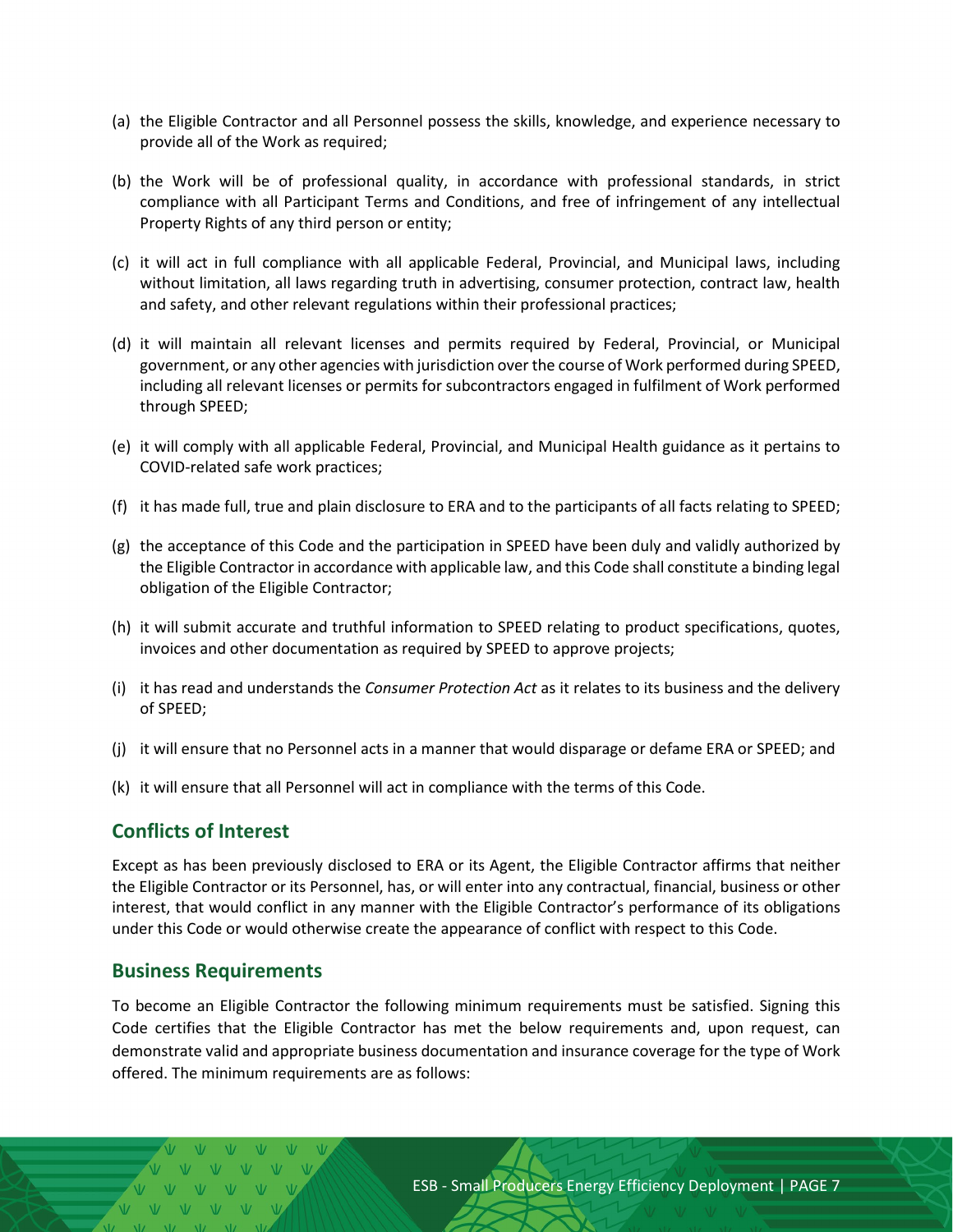- (a) registered and in good standing with the Workers' Compensation Board (WCB), or evidence of WCB exemption;
- (b) commercial general liability insurance, written on an occurrence basis, including bodily injury, property damage, personal injury, advertising injury, products and completed operations, and contractual liability, in an amount not less than:
	- (i) each Occurrence Limit \$2,000,000;
- (c) automobile liability insurance with a minimum limit of \$2,000,000 liability for bodily injury and property damage for all owned, rented, leased or hired vehicles used in conjunction with SPEED and the associated Work;
- (d) the corresponding coverage held by the Eligible Contractor for the sole use and protection of the Eligible Contractor. All coverage obtained and maintained by the Eligible Contractor shall be primary to and non-contributory; and
- (e) a legal right to perform Work in Alberta as applicable.

The following may be required to become an Eligible Contractor:

(f) where there is a risk of damages arising out of any act, error or omission in professional services rendered, the Eligible Contractor must obtain and maintain errors and omissions insurance, in accordance with the *Alberta Insurance Act*, in an amount not less than \$1,000,000 per claim insuring its liability resulting from errors and omissions in the performance of its Services under this Contract. This insurance is required to remain in place for a period of 12 months following the completion or termination of this Code and this condition may be satisfied with a 12-month extended reporting period.

ERA or the Delivery Agent reserves the right to verify these requirements at any time for any Eligible Contractor. Signing this Code certifies that the Eligible Contractor agrees to share any documentation or proof of compliance as needed for verification purposes over the course of SPEED and the subsequent 12 month period.

#### <span id="page-7-0"></span>**FOIP and Confidential Information**

- (a) The Eligible Contractor acknowledges that any Personal Information collected by ERA in connection with SPEED is collected and used in compliance with FOIP. Personal Information will be disclosed only to administer the Participant's participation in SPEED, including to ensure that the Participant is in compliance with the Participant Acceptance.
- (b) "**Confidential Information**" means all technical, corporate, financial, economic, legal or other information or knowledge generally concerning ERA, its directors or officers, other boards, agencies, associations of the Government of Alberta, or specifically concerning SPEED, whether disclosed orally, or in the form of written material, computer data or programs, and includes information respecting ERA's registrants, processors, financial information, models, mechanisms, processes, intellectual property, trade secrets or otherwise, but does not include information that is:
	- (i) in the public domain;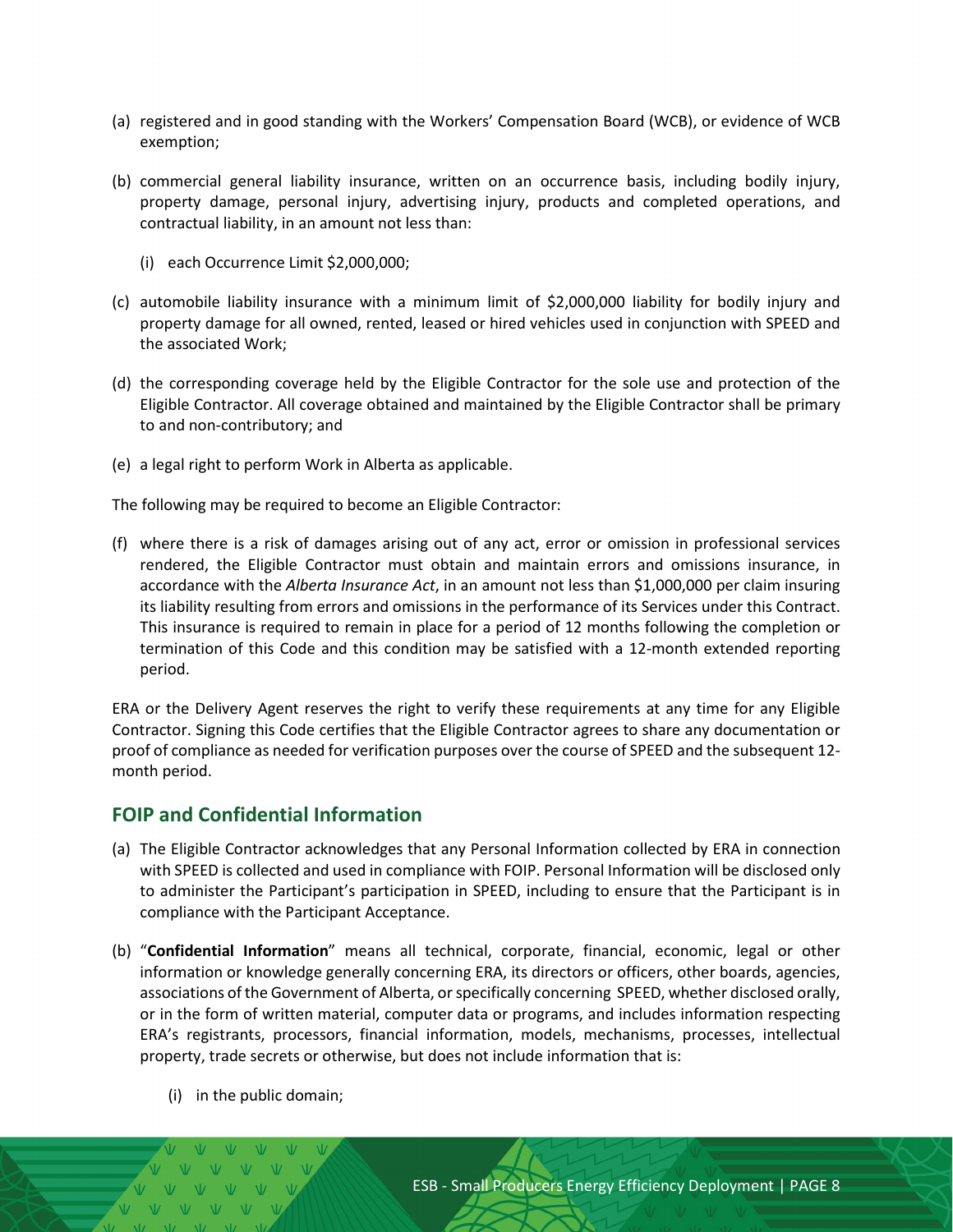- (ii) disclosed lawfully to the Eligible Contractor by a third party who has no obligation of confidentiality to ERA with respect to the disclosed information;
- (iii) becomes known to the public, other than by a breach of the Eligible Contractor of its obligations under this Code; or
- (iv) already known by the Eligible Contractor before disclosure by ERA under this Code, as evidenced by written records of the Eligible Contractor.
- (c) The Eligible Contractor shall not use Confidential Information for any purpose other than to perform its obligations in accordance with the terms of this Code and shall maintain the Confidential Information in strict confidence and shall not disclose, divulge or communicate directly or indirectly at any time any Confidential Information to any person, firm, corporation, subcontractor, employee, or to any third party, except to the extent necessary to perform its obligations under this Code, and fulfill the terms of this Code, provided that the Eligible Contractor shall contractually require such person, firm, corporation, subcontractor, employee or third party to be bound by confidentiality and restricted use obligations no less stringent than those provisions that bind the Eligible Contractor. The Eligible Contractor may only disclose the Confidential Information with the prior written consent of ERA or where required by law.

On termination of this Code for any reason, the Eligible Contractor will immediately return or destroy if requested by ERA or its Agent all Confidential Information provided to the Eligible Contractor by ERA or its Agent, and all property, writing, materials, designs, patterns, blue-prints, work-in-progress and data relating to this Code.

#### <span id="page-8-0"></span>**Compliance**

- (a) ERA will utilize a tiered corrective action procedure for non-compliance with any SPEED requirements. Corrective action procedures are documented in the Issues Escalation Framework attached to this Code as Appendix A. The Eligible Contractor acknowledges that they have read and understand the Issues Escalation Framework in Appendix A.
- (b) Notwithstanding the expiration or termination of this Code or SPEED in whole or in part for any reason, all covenants and agreements to be performed and/or observed under this Code which by their nature are to survive the termination of this Code, including without limitation those relating to confidentiality, termination, and indemnification, will survive any such expiration or termination.

# <span id="page-8-1"></span>**Limitation of Liability**

- (a) ERA's sole liability hereunder is limited to the extent ERA is legally responsible, arising out of the negligence or willful acts of ERA in relation to the performance of its obligations under the Eligible Contractor on-boarding process;
- (b) the Eligible Contractor shall indemnify and hold harmless ERA and its directors, officers, employees, representatives and Agents from any and all claims, losses, liabilities or damages, including consequential damages and costs arising directly or indirectly from but not limited to the obligations supplied under this Code. In no event shall ERA or its Agent be liable to the Eligible Contractor for any consequential, incidental, special reliance or indirect damages arising out of or related to SPEED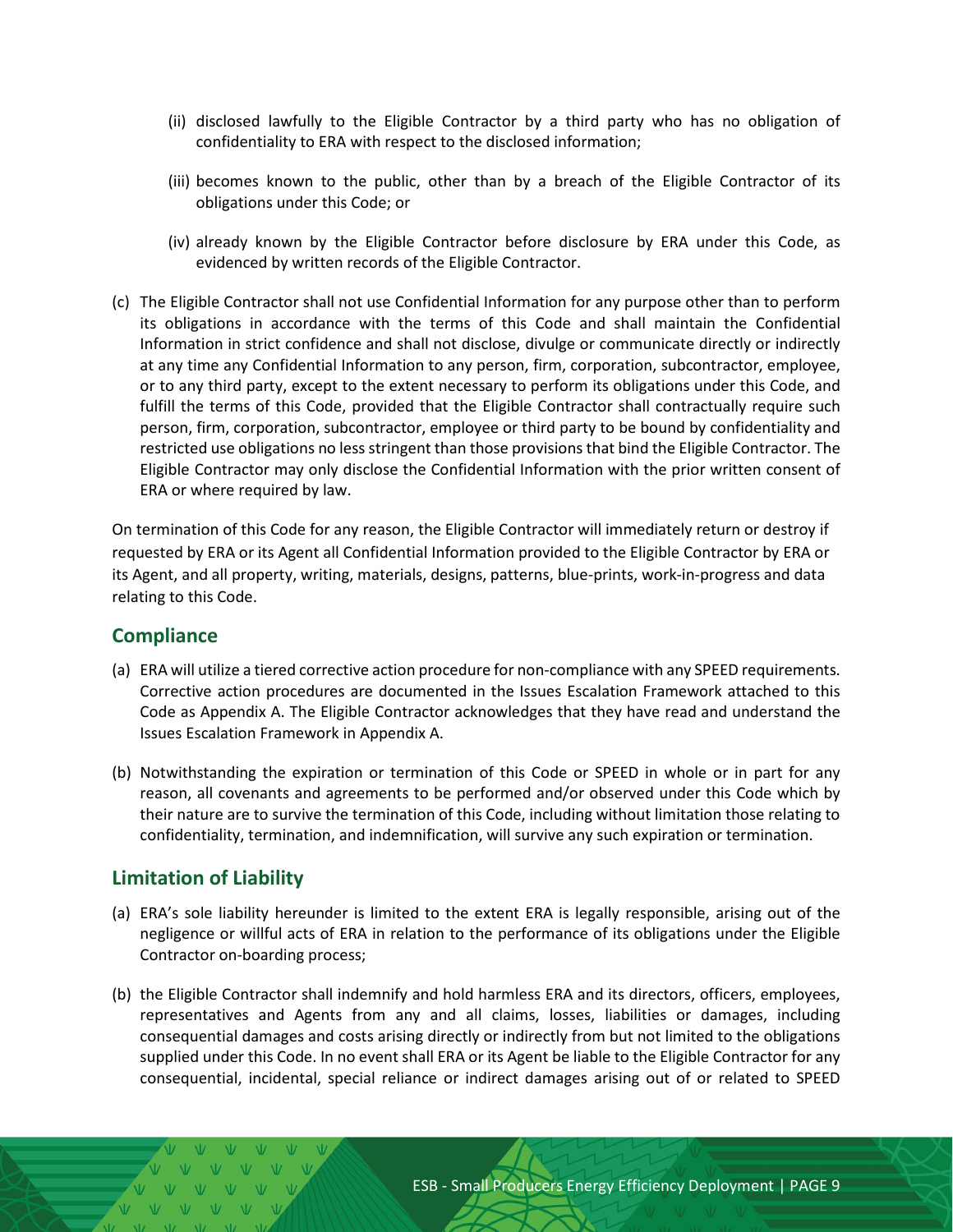participation, its cancellation, or any changes thereto whether such claim is based in contract or tort and whether or not the Eligible Contractor has been advised of the possibility of such damages;

- (c) the Eligible Contractor, its entities, successors and assigns hereby release and forever discharge ERA and its Agent from all actions, causes of action, claim or demands whatsoever under this Code;
- (d) the Eligible Contractor waives the right to bring or assert any claim against ERA relating to its registration and status as an Eligible Contractor (including public listing of information) and releases ERA and its Agent from any and all liability therefore or relating thereto; and
- (e) ERA and its Agent shall have no obligation to maintain, remove or perform any Work whatsoever on any equipment installed.

#### <span id="page-9-0"></span>**Miscellaneous**

- (a) ERA makes no assurance that any person or entity will gain additional business or any other business advantage from being an Eligible Contractor.
- (b) ERA reserves the right to amend this Code, in whole or in part, at any time and solely at its discretion.
- (c) Notwithstanding the process outlined in Appendix A, ERA reserves the right to unilaterally terminate an Eligible Contractor's eligibility to participate in SPEED at any time without liability. By signing this Code, the Eligible Contractor acknowledges and understands that they shall have no recourse against ERA or its Agent for such termination.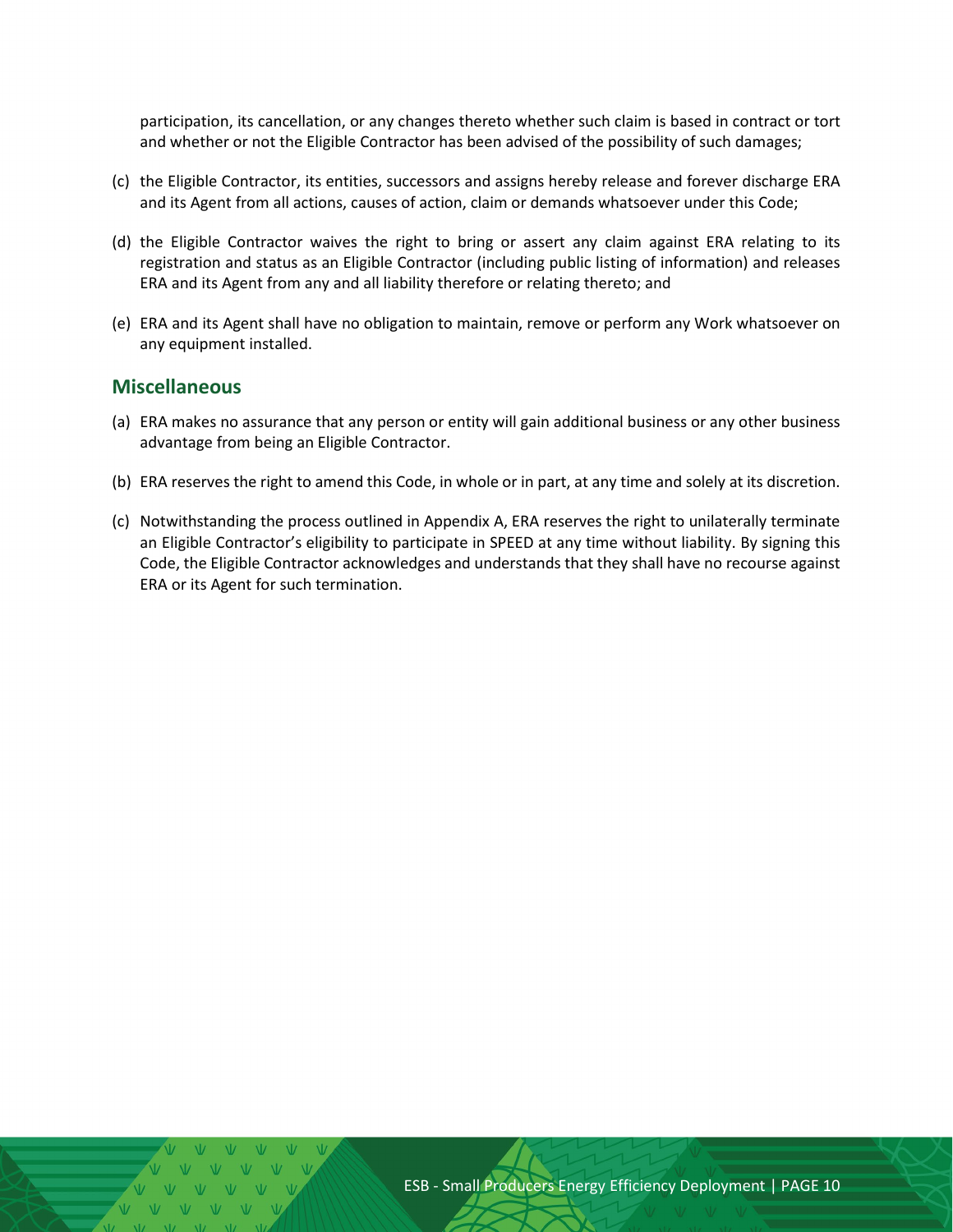# <span id="page-10-0"></span>**Appendix A – Issues Escalation Framework**

#### <span id="page-10-1"></span>**Purpose**

This Issues Escalation Framework applies to Eligible Contractors under SPEED. This will serve as a guide to ensure that: SPEED expectations are met, ERA and SPEED are fairly represented to Albertans, and to clarify how breaches of the Code or Participant Terms and Conditions will be handled.

The Issues Escalation Framework describes SPEED management processes for resolving conduct issues regarding Eligible Contractors that arise throughout the duration of SPEED. Participation as an Eligible Contractor is managed by SPEED Staff.

#### <span id="page-10-2"></span>**Issue Identification and Escalation**

Issues may be identified through several pathways including being identified by SPEED Staff, raised by Participants, or reported by external authorities. A list of issue types and common descriptions is below.

| <b>Issue type</b>                                   | <b>Issue description</b>                                                          |
|-----------------------------------------------------|-----------------------------------------------------------------------------------|
| <b>Issues involving SPEED</b><br>administration     | Customer service complaints from Participants or the public.                      |
|                                                     | Deviations from application submission standards as noted by SPEED Staff          |
|                                                     | and documented in SPEED Terms and Conditions or other SPEED guidelines.           |
|                                                     | This includes repeated errors, omissions, or other quality issues relating to     |
|                                                     | any submitted documentation.                                                      |
|                                                     | If the Eligible Contractor is completing the application submission on behalf     |
|                                                     | of the Participant and fails to forward any SPEED benefits, financial             |
|                                                     | incentives, or otherwise from SPEED to the Participant.                           |
|                                                     | Non-compliant marketing practices or misrepresentation of relationship to         |
|                                                     | SPEED or ERA.                                                                     |
|                                                     | Unresponsiveness (more than 10 business days) or disrespectful                    |
|                                                     | communication to Participants or SPEED Staff.                                     |
|                                                     | Significant deviations from industry standards or non-compliance with             |
|                                                     | Participant Terms and Conditions.                                                 |
|                                                     | No longer meeting the minimum criteria as an Eligible Contractor. SPEED           |
|                                                     | Staff may conduct periodic verification of the Eligible Contractor criteria (e.g. |
|                                                     | WCB Alberta clearance) to ensure compliance.                                      |
|                                                     | Other business or industry peer reporting technical or quality related issues     |
|                                                     | to SPEED Staff.                                                                   |
|                                                     | Other issues that may arise during SPEED participation that are in non-           |
|                                                     | compliance with the terms of the Code or marketing guidelines.                    |
| <b>Issues involving business</b><br>operations      | Issues which affect the ability of the Eligible Contractor to fulfill SPEED       |
|                                                     | obligations or commitments to Participants. This includes an Eligible             |
|                                                     | Contractor going out of business which may be communicated by the                 |
|                                                     | Eligible Contractor to SPEED Staff or reported by Participants.                   |
| Issues involving standards,<br>codes or regulations | Issues of compliance with consumer protection legislation. The Consumer           |
|                                                     | Investigations Unit investigates breaches of Alberta's consumer protection        |
|                                                     | legislation and takes enforcement action. Enforcement actions may include         |

Table 1: Types of issues may include, but are not limited to the following: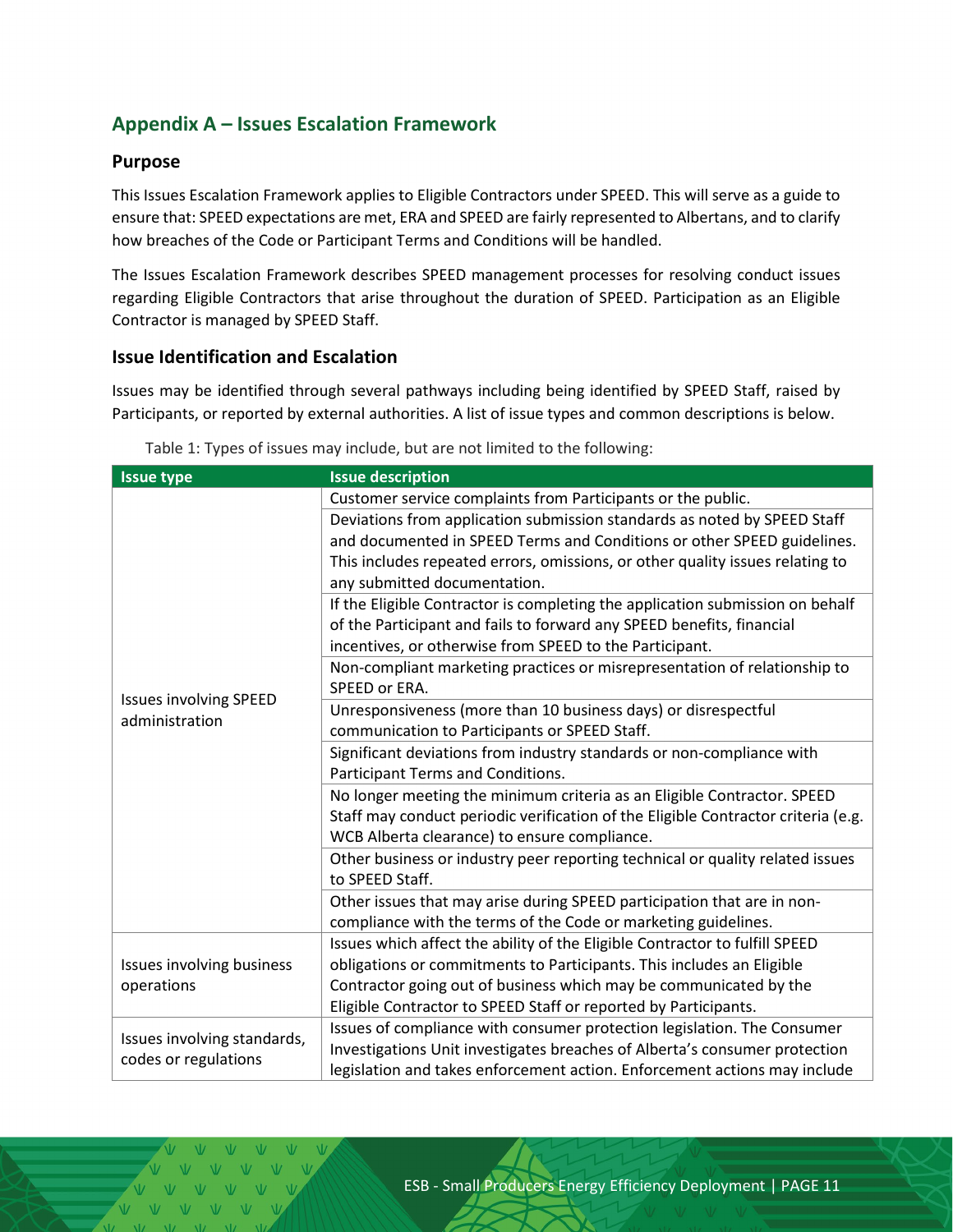|  | licensing actions, administrative penalties, undertakings, Director's Orders,<br>or court charges.                                                                                           |
|--|----------------------------------------------------------------------------------------------------------------------------------------------------------------------------------------------|
|  | Serious issues of compliance with industry specific standards, codes and<br>regulations as reported by relevant industry associations (e.g. APEGA or the<br>ECAA).                           |
|  | Serious issues of code, permitting, or licensing compliance as reported by<br>any local, provincial, or federal authority having jurisdiction. This includes<br>issues of health and safety. |

When an issue arises or an instance of non-compliance becomes known with the Eligible Contractor Code, the first step in all situations is to gather relevant information, seek clarification from affected parties, and ensure obligations are clearly understood. From that point, the following escalation and resolution approach is followed:

- 1. The first level in the resolution process is to use coaching whenever possible. Coaching includes following up with the Eligible Contractor Primary Contact with a written notice, communicating the issue, and agreeing on and documenting the corrective actions that are required within the stated timeframe. In most cases it will be considered reasonable to expect corrective actions within 10 business days. If the issue persists following coaching, cannot be resolved, or cannot be verified by an external authority (if required) or if a response is not received from the Eligible Contractor within 10 business days, the issue will be escalated to the next level.
- 2. SPEED Staff will issue a written warning to the Primary Contact that Eligible Contractor status will be suspended if there is no response or action taken within 5 business days. If the issue remains unresolved or if the Eligible Contractor remains unresponsive after the 5-business day period, the Eligible Contractor status will be suspended and a notice will be sent to the Primary Contact outlining the actions that must be taken to be reinstated.
- 3. The final level in the resolution process is the permanent removal of Eligible Contractor status. After an Eligible Contractor has been suspended two times throughout SPEED, a written notice will be sent to the Primary Contact explaining that any further suspensions in the calendar year may result in the removal of Eligible Contractor status. If issues persist following this notice and are not remediated within 15 business days, a written notice will be issued to the Primary Contact removing the Eligible Contractor status and outlining the actions that must be taken to be reinstated.

ERA reserves the right to adjust the timelines required for corrective action and response by the Eligible Contractor and escalation by SPEED Staff if special circumstances arise which require faster response times. Further, entities attempting to be re-instated or re-applying under a different name to avoid issue resolution will not be eligible to be involved in SPEED.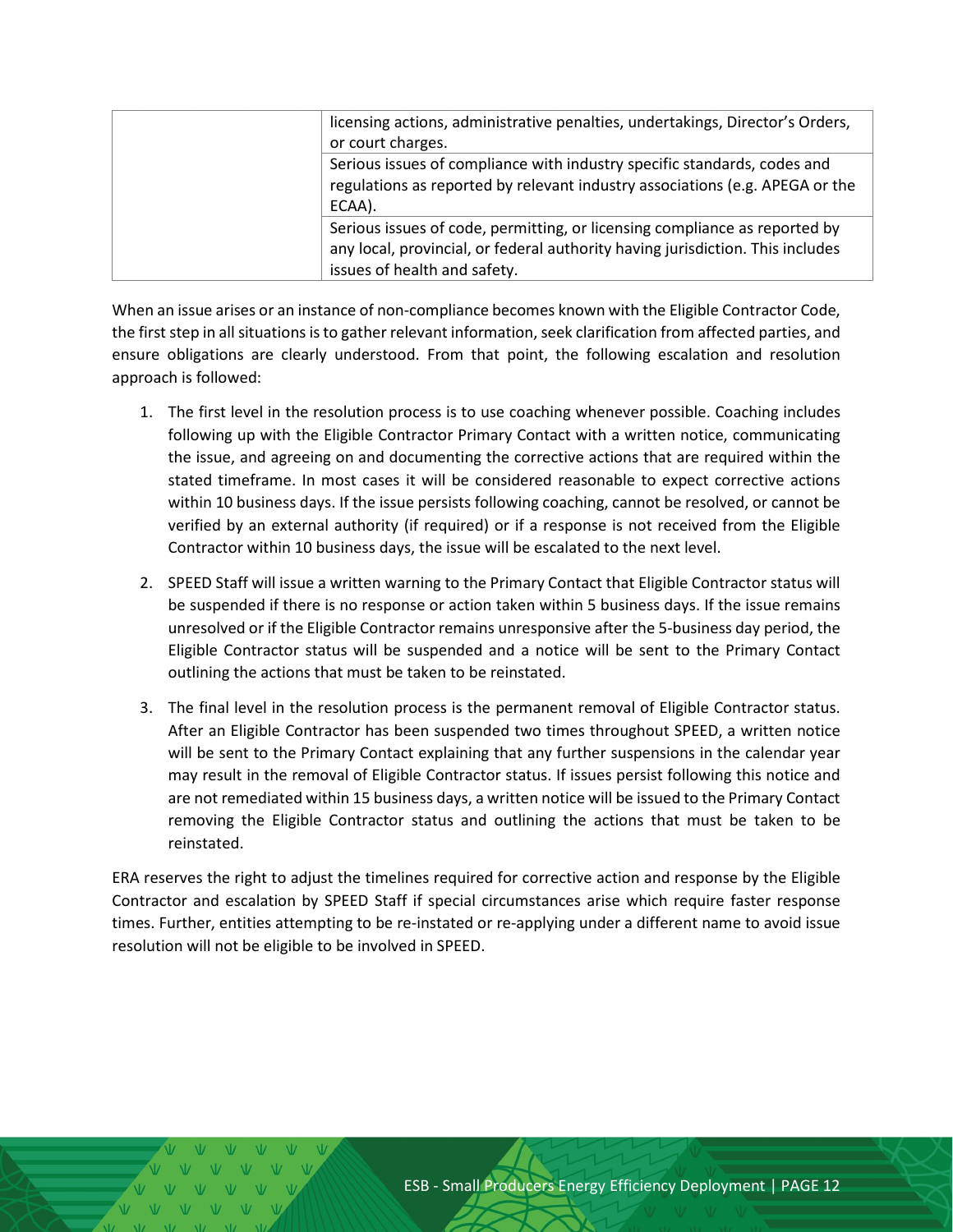#### **Issues involving standards, codes or regulations – additional details:**

Serious issues involving standards, codes or regulations follow a separate escalation and resolution process below. This does not replace any recourse that the Participant may have contractually with the Eligible Contractor.

When serious issues involving standards, codes or regulations are identified, SPEED Staff will cooperate with investigations by authorities as required. SPEED Staff will review and send a written notice to the Primary Contact of the Eligible Contractor stating the issue that has been raised and that the Eligible Contractor is suspended immediately and for the duration of the investigation. SPEED Staff will also make efforts to verify the information regarding the issue with the appropriate external authority involved.

Once the investigation is complete the SPEED Staff will determine whether the Eligible Contractor will be reinstated or removed from SPEED depending on the outcome and severity of the investigation conclusion. If enforcement actions, such as penalties or charges laid are taken and SPEED Staff have received verification that action has been enforced, it will result in immediate removal of Eligible Contractor status. Upon removal, SPEED Staff will issue a written notice to the Primary Contact stating that Eligible Contractor status has been removed.

#### <span id="page-12-0"></span>**Suspension**

Suspension from Eligible Contractor status means that the Eligible Contractor cannot participate in SPEED on a temporary basis until reinstated. Participating in SPEED includes being able to submit a project for incentive, financing, or other support. If there are active projects in SPEED with the suspended Eligible Contractor, the projects will not be able to proceed until the Eligible Contractor's status is reinstated or if the Participant identifies an alternative Eligible Contractor. ERA holds no liability for these projects.

Contractors can be reinstated as an Eligible Contractor when the following criteria are met:

- a) corrective action is taken for all outstanding issues as required by ERA or its Agent;
- b) proof of renewal of any outdated documentation or confirmation of Eligible Contractor criteria (e.g. WCB Alberta) is provided; and
- c) proof of completion is provided for any actions recommended by SPEED Staff due to the suspension.

Reinstatement may also include being subject to additional quality assurance checks or site reviews by SPEED Staff in the future.

ERA reserves the right, in its sole discretion, to apply the suspension of Eligible Contractor status to: (a) other Eligible Contractors with common ownership or (b) another entity with common ownership that is applying to become an Eligible Contractor.

After an Eligible Contractor has been suspended two times throughout SPEED, a written notice will be sent to the Primary Contact explaining that any further suspensions in SPEED will result in the removal of Eligible Contractor status.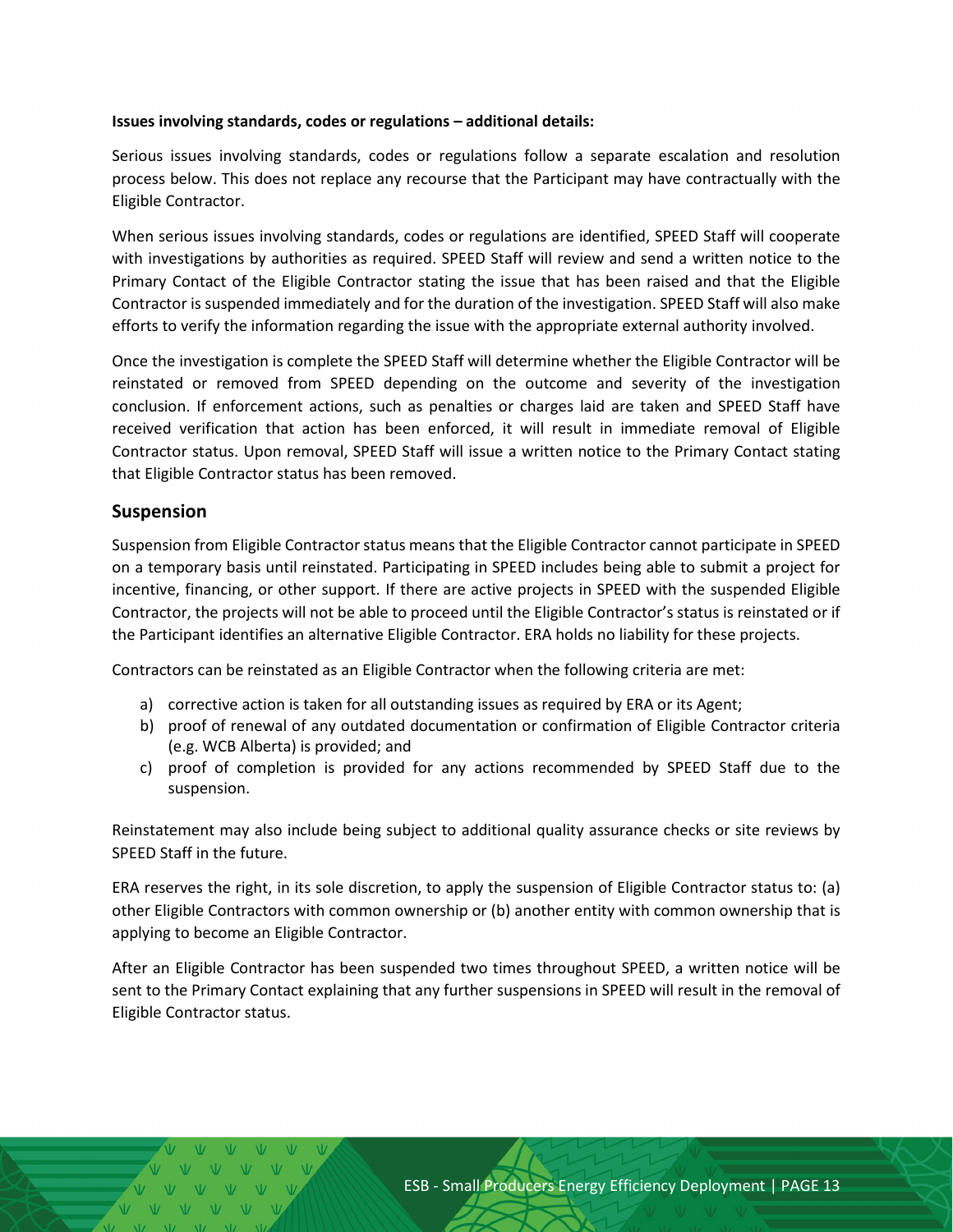#### <span id="page-13-0"></span>**Removal**

Removal of status as an Eligible Contractor will result in the termination of the Code. Thereafter, and given that acceptance and adherence to the Code is a requirement of SPEED participation, the Eligible Contractor cannot participate in SPEED. Participating in SPEED includes being able to submit a project application for incentive, financing, or other support. If there are active projects in SPEED with the suspended Eligible Contractor, the projects will not be able to proceed until the Eligible Contractor's status is reinstated or the Participant identifies an alternative Eligible Contractor. ERA holds no liability for these projects.

After being removed, reinstatement as an Eligible Contractor will only be considered by the SPEED Staff on a case-by-case basis and will require a minimum of 3 months before consideration.

If reinstatement is considered, it will involve signing the Code again and meeting the reinstatement criteria for suspensions as a minimum, in addition to providing documented clearance from any external authority that was involved in the removal. Reinstatement may also require being subject to additional quality assurance checks or site reviews by SPEED Staff.

ERA reserves the right, in its sole discretion, to apply the removal of Eligible Contractor status to: (a) other Eligible Contractors with common ownership or (b) another entity with common ownership that is applying to become an Eligible Contractor.